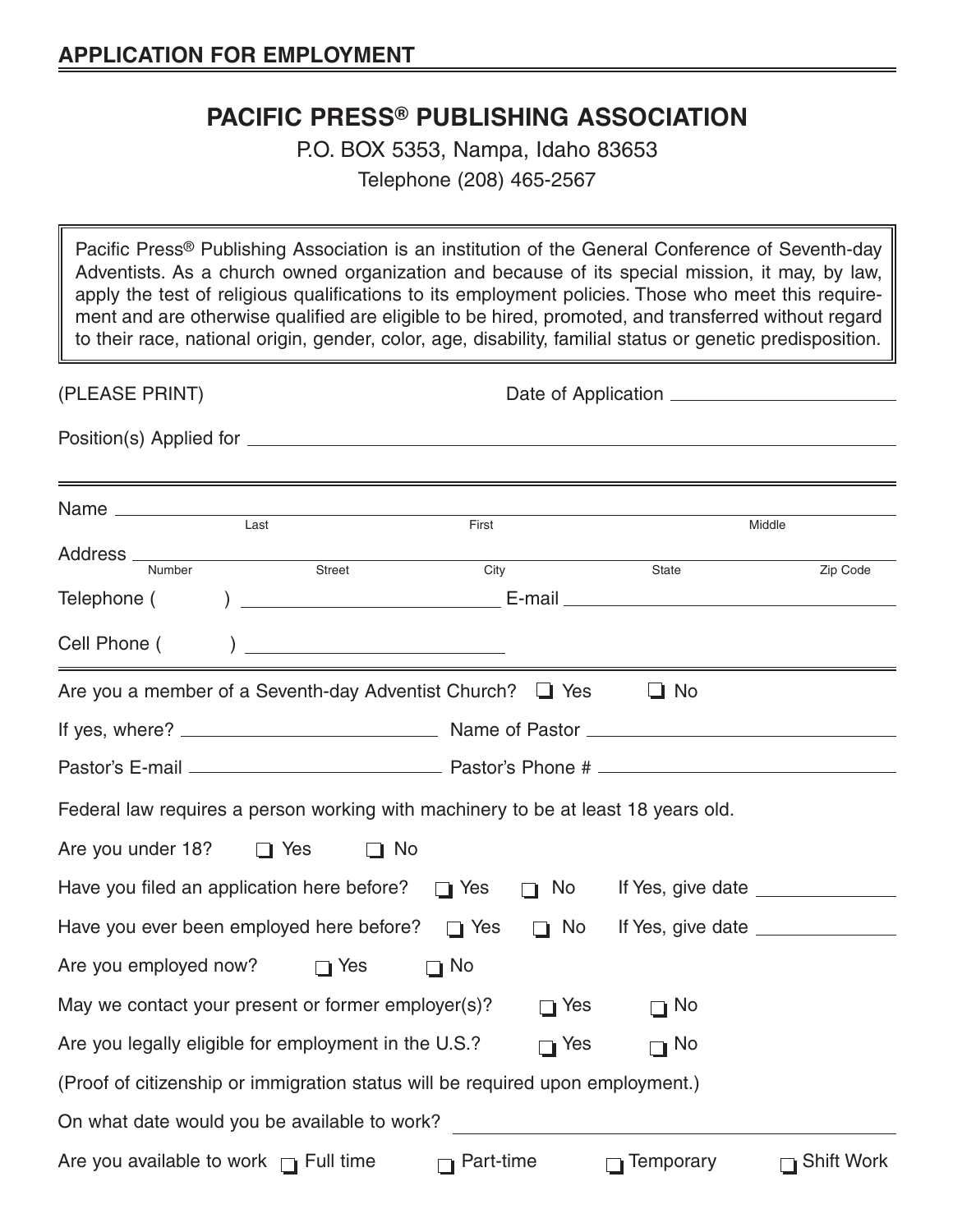List experiences, skills, or qualifications that you have which would fit you to work at Pacific Press®

List professional, trade, business or civic activities and offices held. Feel free to leave out any association names that reveal age, race, national origin, disability, etc.

List all immediate family members employed at Pacific Press®.

| Name                                                           | Department |        | Relationship |  |  |  |  |  |  |  |
|----------------------------------------------------------------|------------|--------|--------------|--|--|--|--|--|--|--|
|                                                                |            |        |              |  |  |  |  |  |  |  |
| Name                                                           | Department |        | Relationship |  |  |  |  |  |  |  |
|                                                                |            |        |              |  |  |  |  |  |  |  |
| Name                                                           | Department |        | Relationship |  |  |  |  |  |  |  |
|                                                                |            |        |              |  |  |  |  |  |  |  |
|                                                                |            |        |              |  |  |  |  |  |  |  |
| Give three work related references who are not related to you. |            |        |              |  |  |  |  |  |  |  |
|                                                                |            |        |              |  |  |  |  |  |  |  |
|                                                                |            |        |              |  |  |  |  |  |  |  |
| Name                                                           | Address    | E-mail | Telephone    |  |  |  |  |  |  |  |
|                                                                |            |        |              |  |  |  |  |  |  |  |
| Name                                                           | Address    | E-mail | Telephone    |  |  |  |  |  |  |  |
|                                                                |            |        |              |  |  |  |  |  |  |  |
| Name                                                           | Address    | E-mail | Telephone    |  |  |  |  |  |  |  |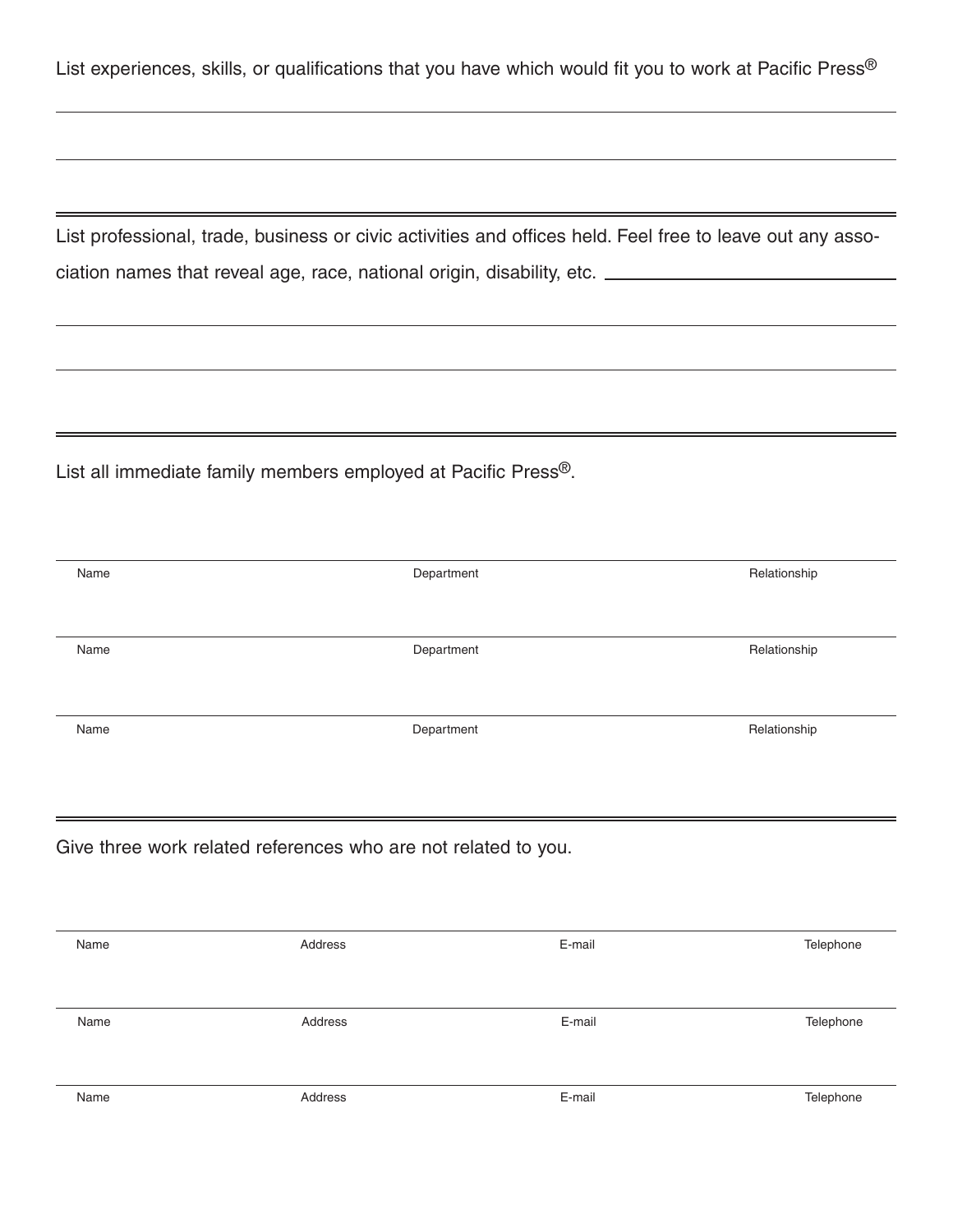## **EMPLOYMENT EXPERIENCE**

Start with your present or last job. Indicate military service assignments and volunteer activities. (You may exclude organization names, which indicate race, color, sex, or national origin.)

| 1              | Employer           | Telephone              | Dates Employed |                          | <b>Work Performed</b> |  |  |  |
|----------------|--------------------|------------------------|----------------|--------------------------|-----------------------|--|--|--|
|                |                    |                        | From           | $\overline{\text{To}}$   |                       |  |  |  |
|                | Address            |                        |                |                          |                       |  |  |  |
|                |                    |                        |                |                          |                       |  |  |  |
|                | Job Title          |                        |                |                          |                       |  |  |  |
|                |                    |                        |                |                          |                       |  |  |  |
|                | Supervisor         |                        |                |                          |                       |  |  |  |
|                |                    |                        |                |                          |                       |  |  |  |
|                | Reason for Leaving |                        |                |                          |                       |  |  |  |
|                |                    |                        |                |                          |                       |  |  |  |
| $\overline{2}$ | Employer           | Telephone              | Dates Employed |                          | <b>Work Performed</b> |  |  |  |
|                |                    | $\lambda$              | From           | $\overline{\text{To}}$   |                       |  |  |  |
|                | Address            |                        |                |                          |                       |  |  |  |
|                |                    |                        |                |                          |                       |  |  |  |
|                | Job Title          |                        |                |                          |                       |  |  |  |
|                |                    |                        |                |                          |                       |  |  |  |
|                | Supervisor         |                        |                |                          |                       |  |  |  |
|                |                    |                        |                |                          |                       |  |  |  |
|                | Reason for Leaving |                        |                |                          |                       |  |  |  |
|                |                    |                        |                |                          |                       |  |  |  |
|                |                    |                        |                |                          |                       |  |  |  |
| 3              | Employer           | Telephone<br>$\lambda$ |                | Dates Employed           | <b>Work Performed</b> |  |  |  |
|                | Address            |                        | From           | $\overline{\text{To}}$   |                       |  |  |  |
|                |                    |                        |                |                          |                       |  |  |  |
|                | Job Title          |                        |                |                          |                       |  |  |  |
|                |                    |                        |                |                          |                       |  |  |  |
|                | Supervisor         |                        |                |                          |                       |  |  |  |
|                |                    |                        |                |                          |                       |  |  |  |
|                | Reason for Leaving |                        |                |                          |                       |  |  |  |
|                |                    |                        |                |                          |                       |  |  |  |
|                |                    |                        |                |                          |                       |  |  |  |
| 4              | Employer           | Telephone              | Dates Employed |                          | <b>Work Performed</b> |  |  |  |
|                |                    | $\lambda$              | From           | $\overline{10}$          |                       |  |  |  |
|                | Address            |                        |                |                          |                       |  |  |  |
|                |                    |                        |                |                          |                       |  |  |  |
|                | Job Title          |                        |                |                          |                       |  |  |  |
|                |                    |                        |                |                          |                       |  |  |  |
|                | Supervisor         |                        |                |                          |                       |  |  |  |
|                |                    |                        |                |                          |                       |  |  |  |
|                | Reason for Leaving |                        |                |                          |                       |  |  |  |
|                |                    |                        |                |                          |                       |  |  |  |
| 5              | Employer           | Telephone              | Dates Employed |                          | <b>Work Performed</b> |  |  |  |
|                |                    | $\lambda$              | From           | $\overline{\mathrm{To}}$ |                       |  |  |  |
|                | Address            |                        |                |                          |                       |  |  |  |
|                |                    |                        |                |                          |                       |  |  |  |
|                | Job Title          |                        |                |                          |                       |  |  |  |
|                |                    |                        |                |                          |                       |  |  |  |
|                | Supervisor         |                        |                |                          |                       |  |  |  |
|                |                    |                        |                |                          |                       |  |  |  |
|                | Reason for Leaving |                        |                |                          |                       |  |  |  |
|                |                    |                        |                |                          |                       |  |  |  |
|                |                    |                        |                |                          |                       |  |  |  |

If you need additional space, please continue on a separate sheet of paper.